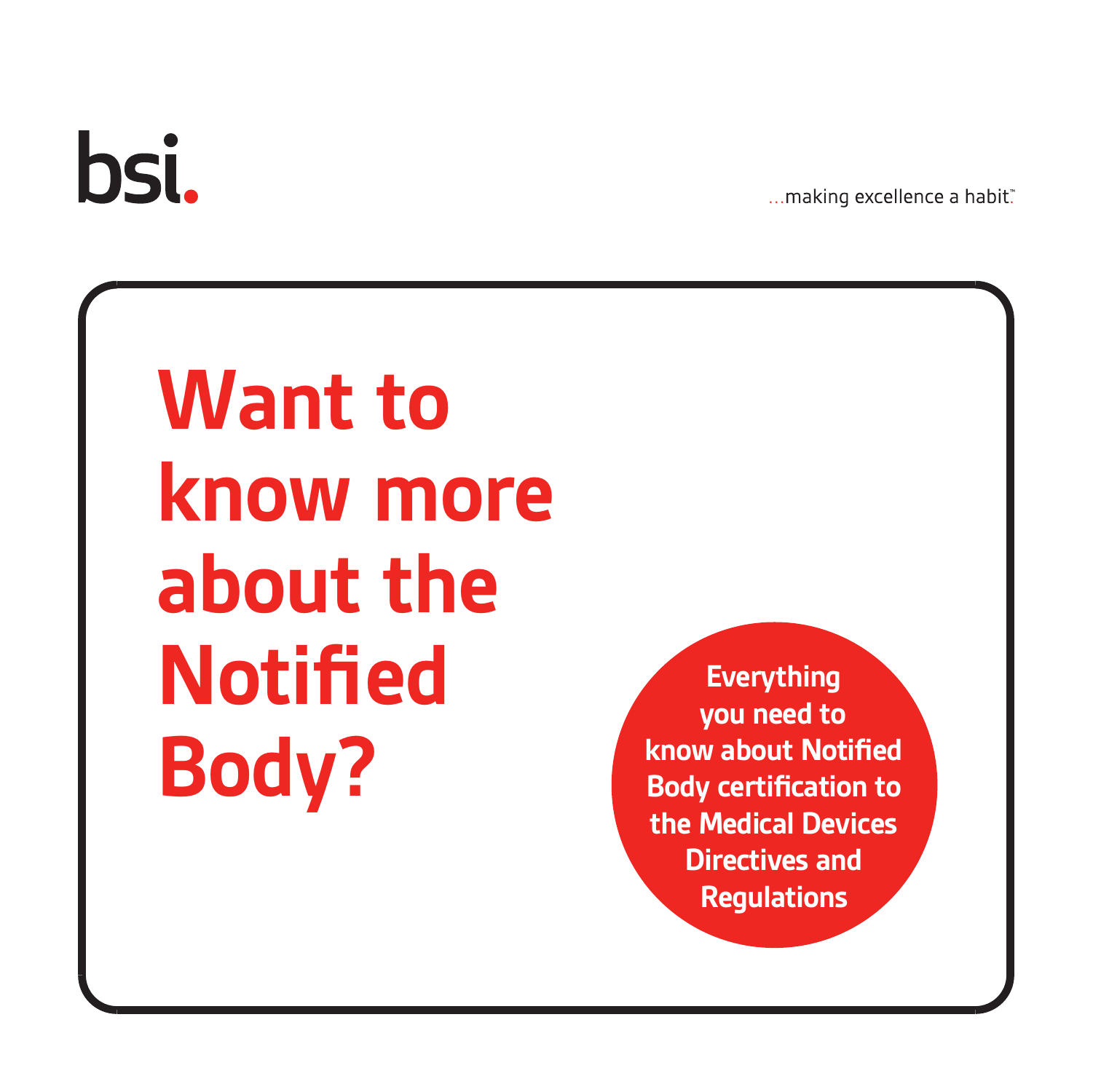### **Contents**

- **3 Meet the world with confidence**
- **4 What is CE marking?**
- **5 Where does the CE mark apply?**
- **6 What is the role of the Competent Authority?**
- **7 What is the role of the Notified Body?**
- **8 How many Notified Bodies are there for the CE mark?**
- **9 How many Medical Devices Directives and Regulations are there?**
- **10 Who decided on the content of the new Regulations?**
- **12 What is the process a manufacturer has to go through to get a CE mark?**
- **14 In Vitro Diagnostic products**
- **16 What does a Notified Body have to review as part of the assessment process?**
- **18 Does a Notified Body have to see the product as part of the certification process?**
- **19 Faults and alterations**
- **20 Unannounced Audits**
- **21 What a Notified Body does NOT do**
- **22 Further Information**
- **23 The BSI Medical Device Mission**

**We are a respected, world-class Notified Body dedicated to providing rigorous regulatory and quality management reviews and product certifications for medical device manufacturers — around the world. For more than 100 years, BSI's expertise has provided an assurance of safety and quality to manufacturers in over 190 countries.**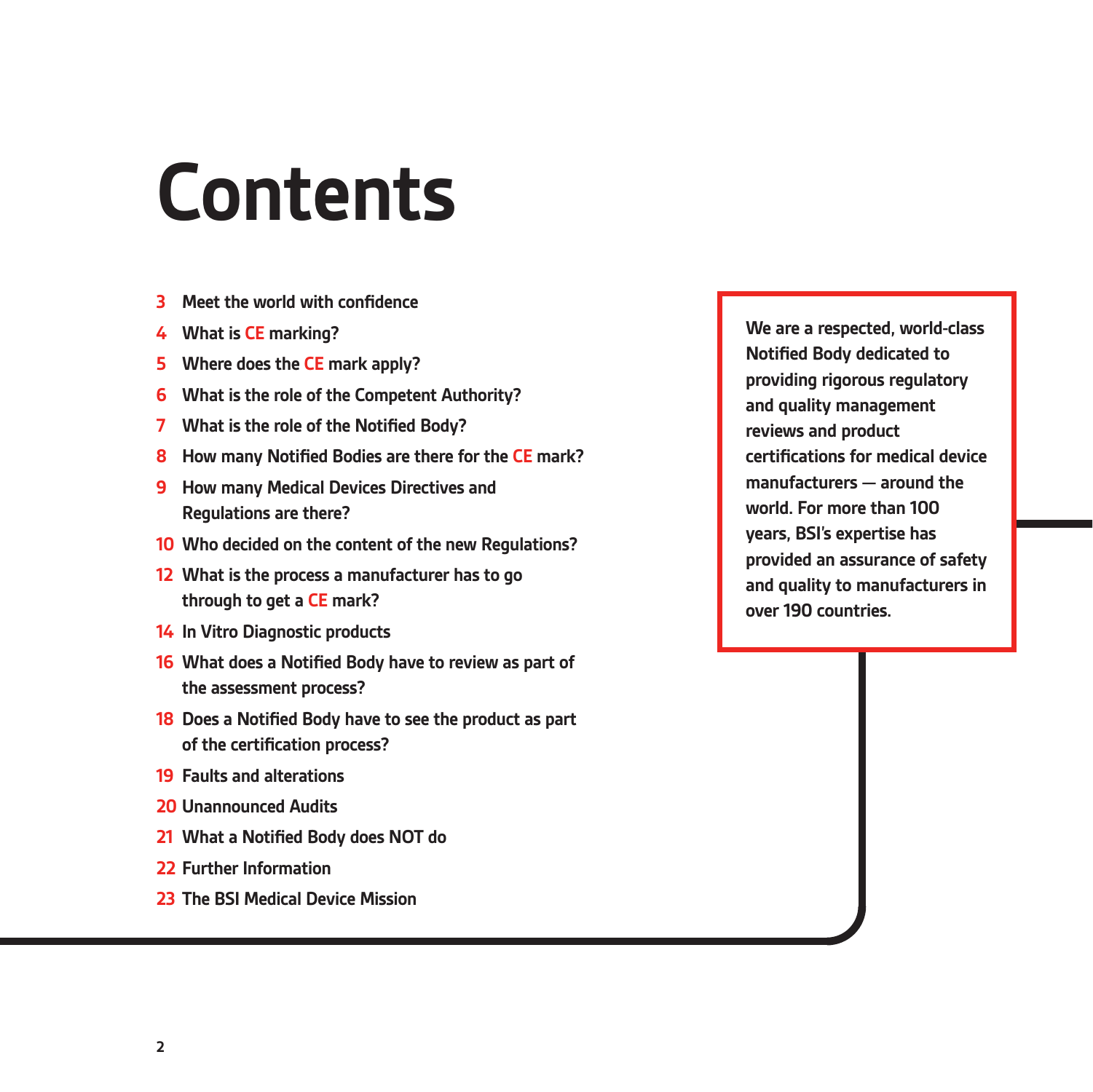### **Meet the world with confidence**

**Our mission is to ensure patient safety while supporting timely access to global medical device technology. We strive to set the global standard in thorough, responsive, predictable conformity assessments, evaluations and certifications.**

The challenges medical device manufacturers face in today's highly competitive marketplace make it essential to ensure that your product meets all regulatory and quality requirements before launch. It is critical to work with a leader who understands the industry and has the experience to review and confirm the products' readiness for market – efficiently, reliably and promptly. BSI is a company that has been leading the way in providing robust product and system certification that inspires confidence and stands up to scrutiny.

**Welcome to your personal guide to the notified body.**

While every effort has gone into this booklet to ensure that it accurately reflects the regulatory environment at the time of publication, you should be aware that this is complex and can change. Therefore, this booklet is not to be considered as providing any legal advice and is not to be used as a substitute to reading the legislation directly or seeking advice from an independent, qualified expert.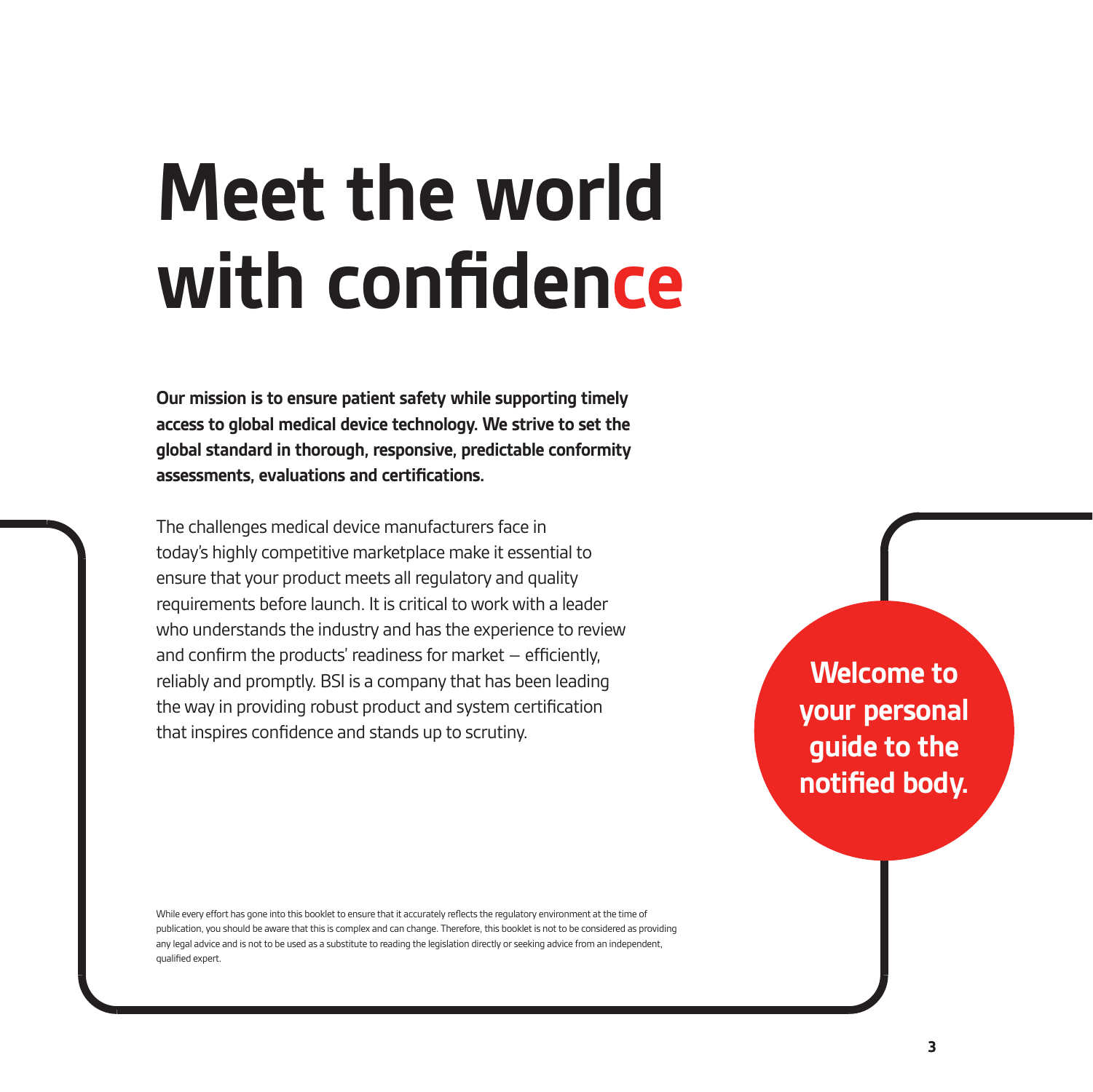## **What is CE marking?**

**CE marking is the medical device manufacturer's claim that a product meets the requirements of all relevant European Directives and Regulations and is a legal requirement to place a device on the market in the European Union.** 

### **The three Medical Devices Directives are:**

- Medical Devices Directive (MDD)
- Active Implantable Medical Devices Directive (AIMDD)
- In Vitro Diagnostics Directive (IVDD)

The Directives will be replaced by the Medical Devices and IVD Regulations on 26 May 2020 and 26 May 2022, respectively. After these dates, no new Directive certificate can be issued, and current certificates will have limited validity, as described in the Regulation articles on transitional provisions.

### **The new Regulations are:**

- Regulation (EU) 2017/745 Medical Devices Regulation (MDR), replacing MDD and AIMDD
- Regulation (EU) 2017/746 In Vitro Diagnostic Regulation (IVDR), replacing IVDD

There are a number of other related Directives and Regulations that might need to be considered for example, Regulation 722/2012 concerning devices manufactured utilizing tissues of animal origin. This document is to provide a basic overview and so does not include every necessary detail for your product.

**EU Directives** lay down certain end results that must be achieved in every Member State. National authorities have to adapt their laws to meet these goals, but are free to decide how to do so. **Regulations** are the most direct form of EU law - as soon as they are passed, they have binding legal force throughout every Member State, on a par with national laws. National governments do not take action themselves to implement EU regulations, but do ensure their national law does not define the subject matter any further.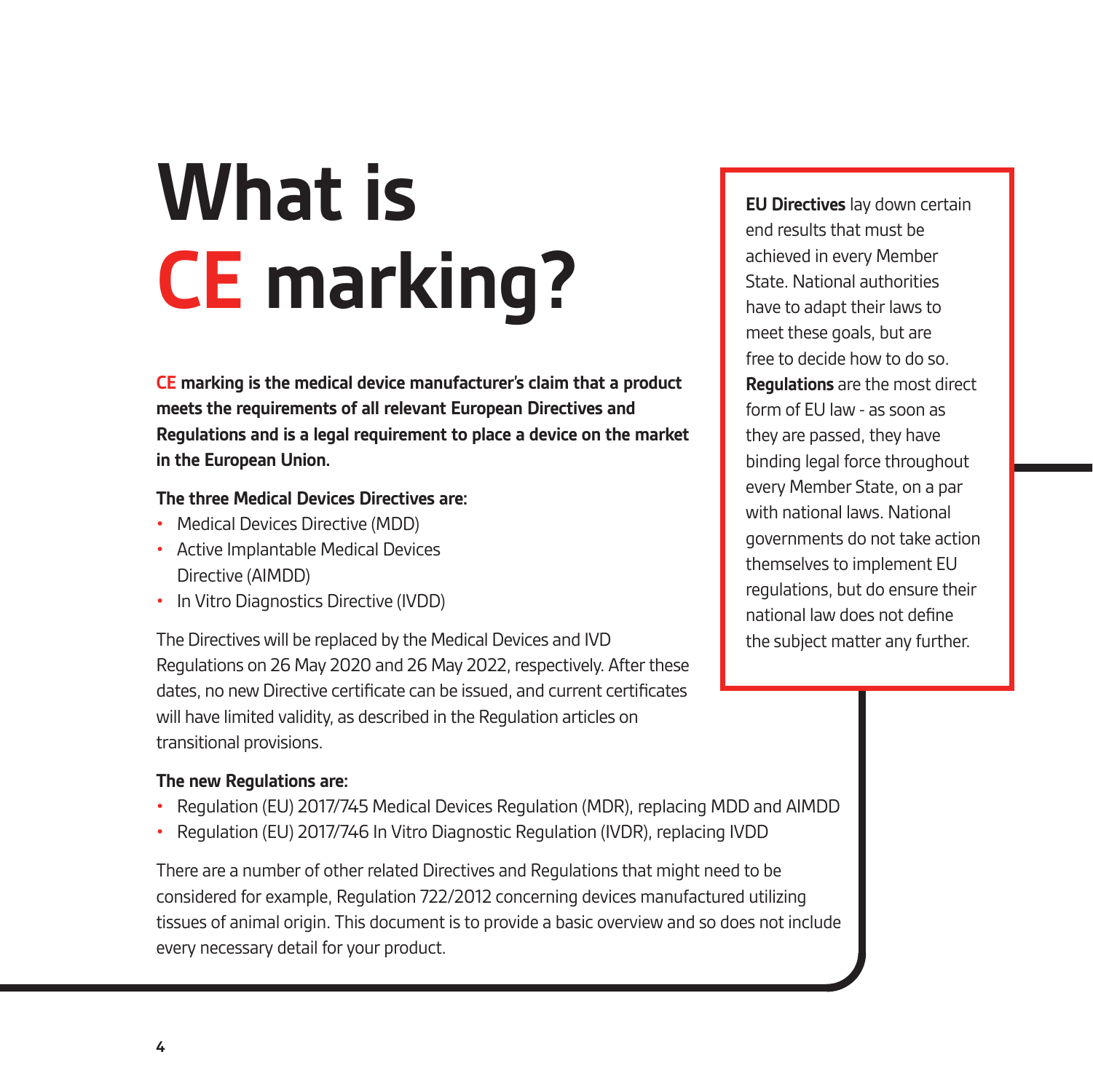### **Where does the CE mark apply?**

### **The CE mark\* is applicable in:**

- The countries of the European Economic Area (EEA) - i.e. All EU member states plus Iceland, Liechtenstein and Norway
- **Switzerland**
- **Turkey**

### **IMPORTANT!**

**No medical device can be placed on the market within Europe without a CE mark to one of the Medical Devices Directives or Regulations, even if the product is manufactured outside the EU.**

**You can take your device to market anywhere in the "European Economic Area"**

Manufacturers may not need to CE mark the device if it is intended only for clinical investigation/performance evaluation (IVD), or if it is a custom made device. However, all manufacturers need to meet the relevant regulatory requirements.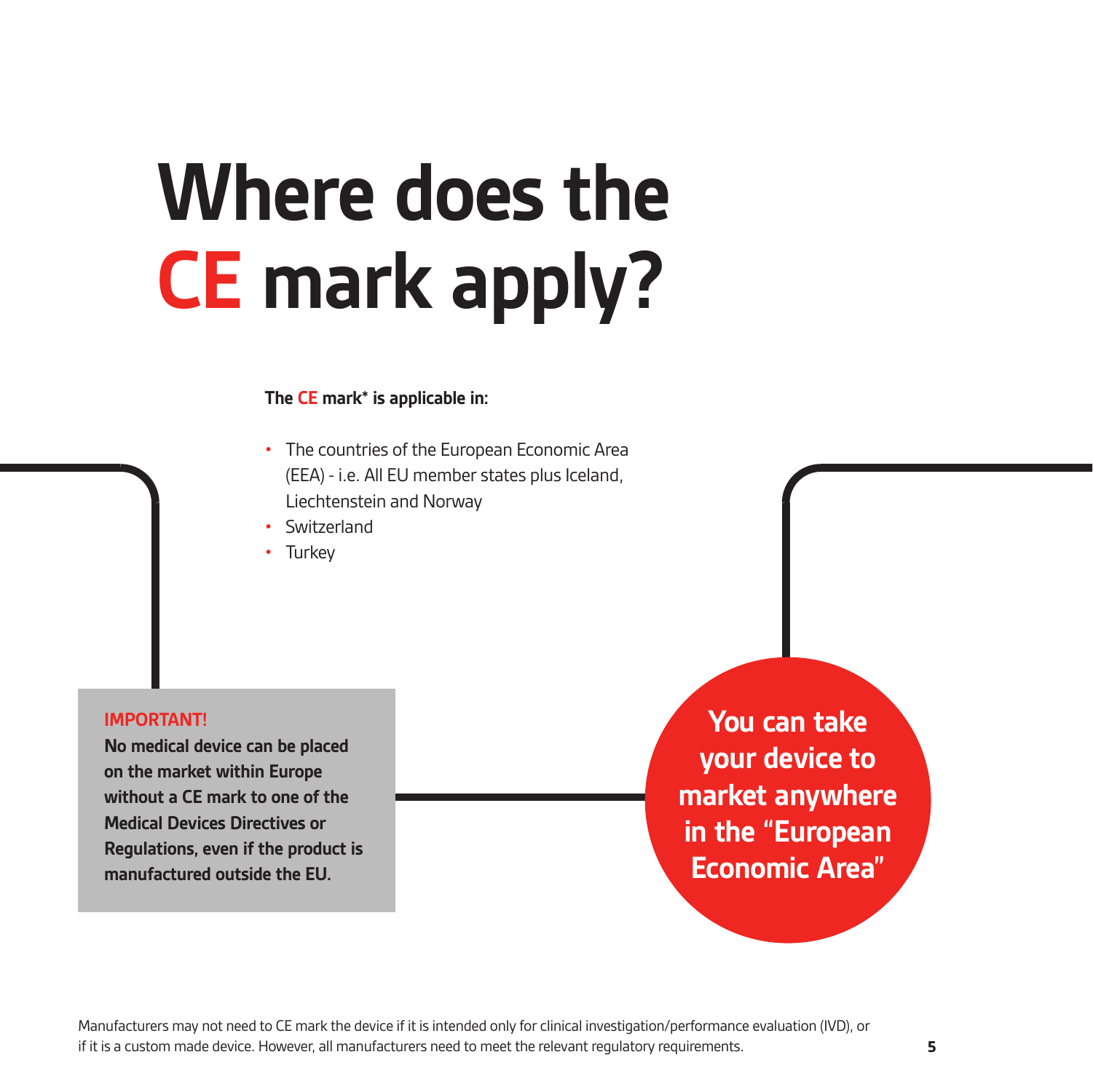### **What is the role of the Competent Authority?**

**Each country within the EU and partner countries has a Competent Authority. The Competent Authority is a body within the government of the Member States that transposes the requirements of the Medical Device Directives into National Law, and is responsible for ensuring law of the Regulation within their country.**

The Competent Authority is also responsible for specifying one or more Notified Bodies, to act as independent third party assessors of the manufacturer's compliance.

The Competent Authority in the UK is the Medicines and Healthcare Products Regulatory Agency (MHRA) and the Competent Authority in The Netherlands is the Ministry of Health, Welfare and Sport (VWS).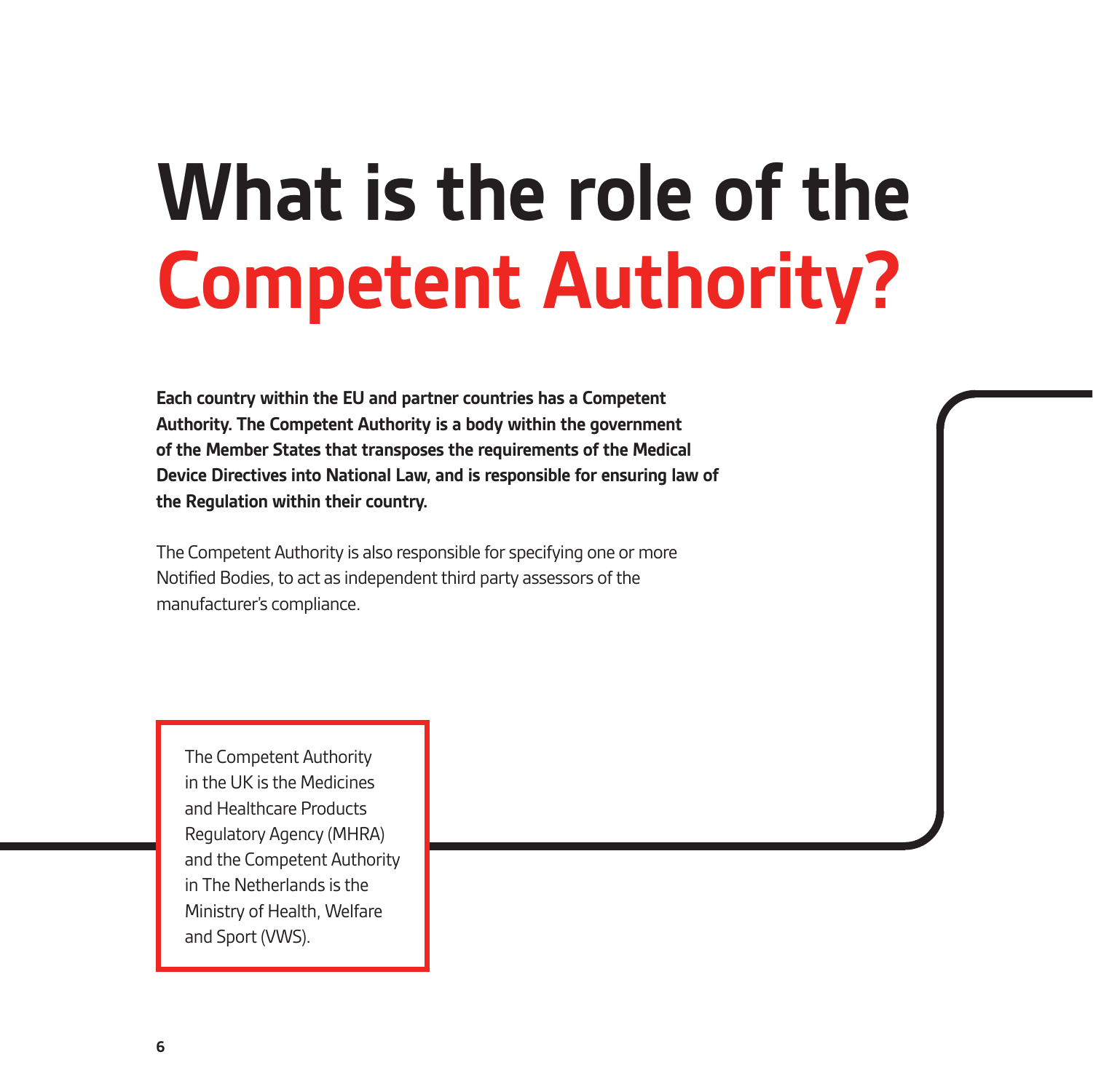### **What is the role of the Notified Body? IMPORTANT!**

**The role of a Notified Body is to conduct a conformity assessment under the relevant EU Directives or Regulations. The conformity assessment usually involves an audit of the manufacturer's quality system and depending upon the particular classification of the device, a review of the relevant technical documentation provided by the manufacturer in support of the safety and performance claims for the device. The technical documentation is assessed against the Essential Requirements set out within the EU Directives or the General Safety and Performance Requirements (GSPRs) within the EU Regulations, and considers the relevant guidance set out by the EU.**

Once the Notified Body has determined a manufacturer has conformed to the relevant assessment criteria, it issues a CE certificate to show that the products assessed meet the requirements.

The manufacturer signs a Declaration of Conformity and applies the CE mark (with or without the Notified Body number).

**"The Notified Body and its staff must carry out the assessment and verification operations with the highest degree of professional integrity and the requisite competence in the field of medical devices. They must be free from all pressures and inducements, particularly financial, which might influence their judgement or the results of the inspection, especially from persons or groups of persons with an interest in the results of the verifications".**

**Manufacturers** are free to choose a suitable Notified Body – ensuring that they are qualified and experienced with the product to be certified.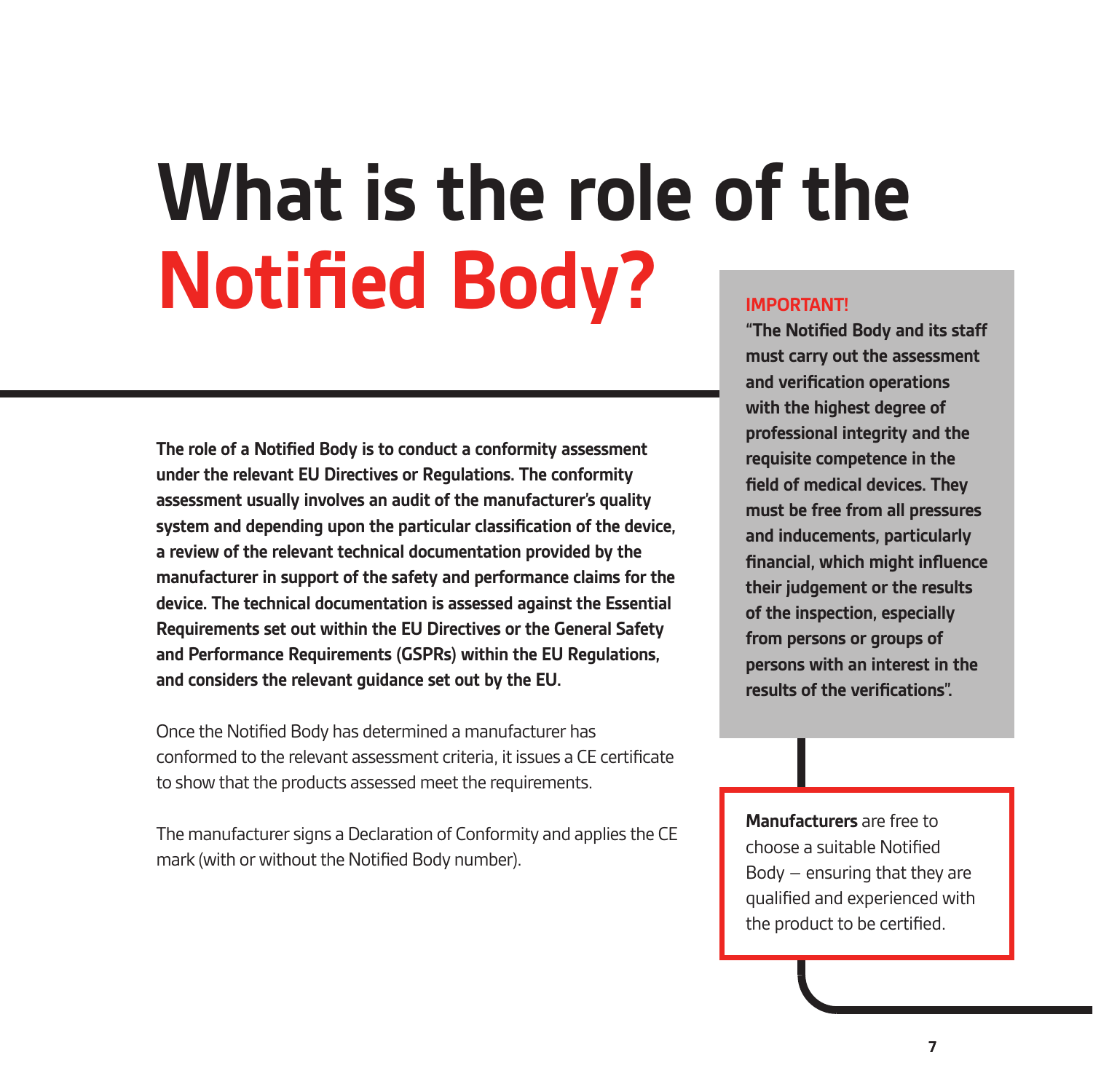### **How many Notified Bodies are there for the CE mark?**

**There are over 50 EU Notified Bodies in total that can certify to the Medical Device Directives. However, not all of these Notified Bodies can certify to all categories of medical device products. Products holding a CE mark from any of the designated Notified Bodies can be marketed to patients, pharmacies, clinicians and other healthcare professionals in any EU country.** 

Notified Bodies that have applied for designation under the Regulations are now undergoing designation assessments. Keep up to date with the latest developments by visiting our transition web pages:

- MDR: bsigroup.com/MDR-Revision
- IVDR: bsigroup.com/IVDR-Revision

### **Nando**

Visit the Nando Website to see the accurate list of designated Notified Bodies: http://ec.europa.eu/growth/tools-databases/ nando/index.cfm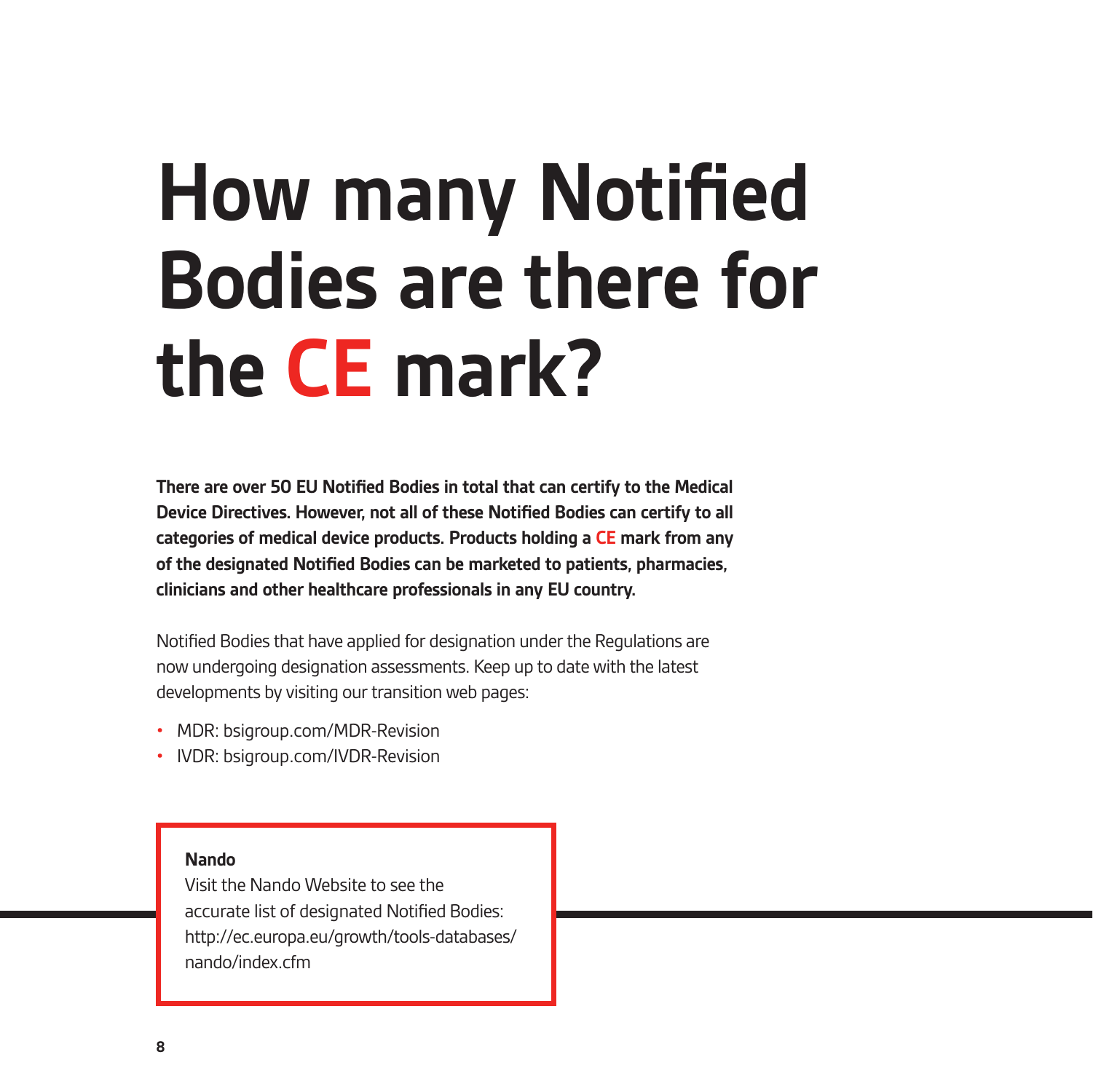### **How many Medical Devices Directives and Regulations are there?**

### **The three Medical Devices Directives are:**

- Medical Devices Directive (MDD)
- Active Implantable Medical Devices Directive (AIMDD)
- In Vitro Diagnostics Directive (IVDD)

### **The Directives will be replaced by the Medical Devices and IVD Regulations on 26 May 2020 and 26 May 2022, respectively. The new Regulations are:**

- Regulation (EU) 2017/745 Medical Devices Regulation (MDR), replacing MDD and AIMDD
- Regulation (EU) 2017/746 In Vitro Diagnostic Regulation (IVDR), replacing IVDD

**The Regulations will replace the Directives**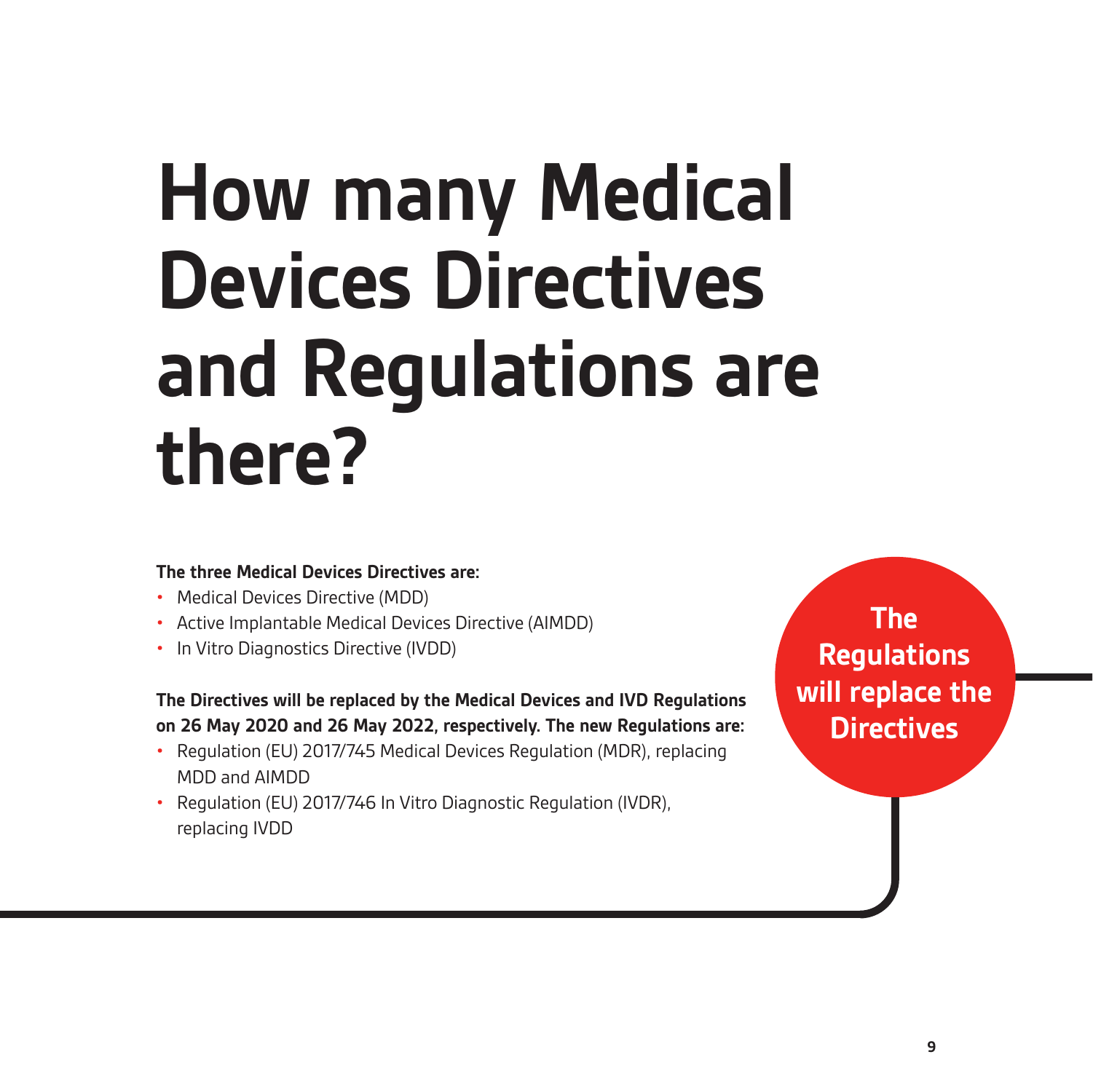### **Who decided on the content of the new Regulations?**

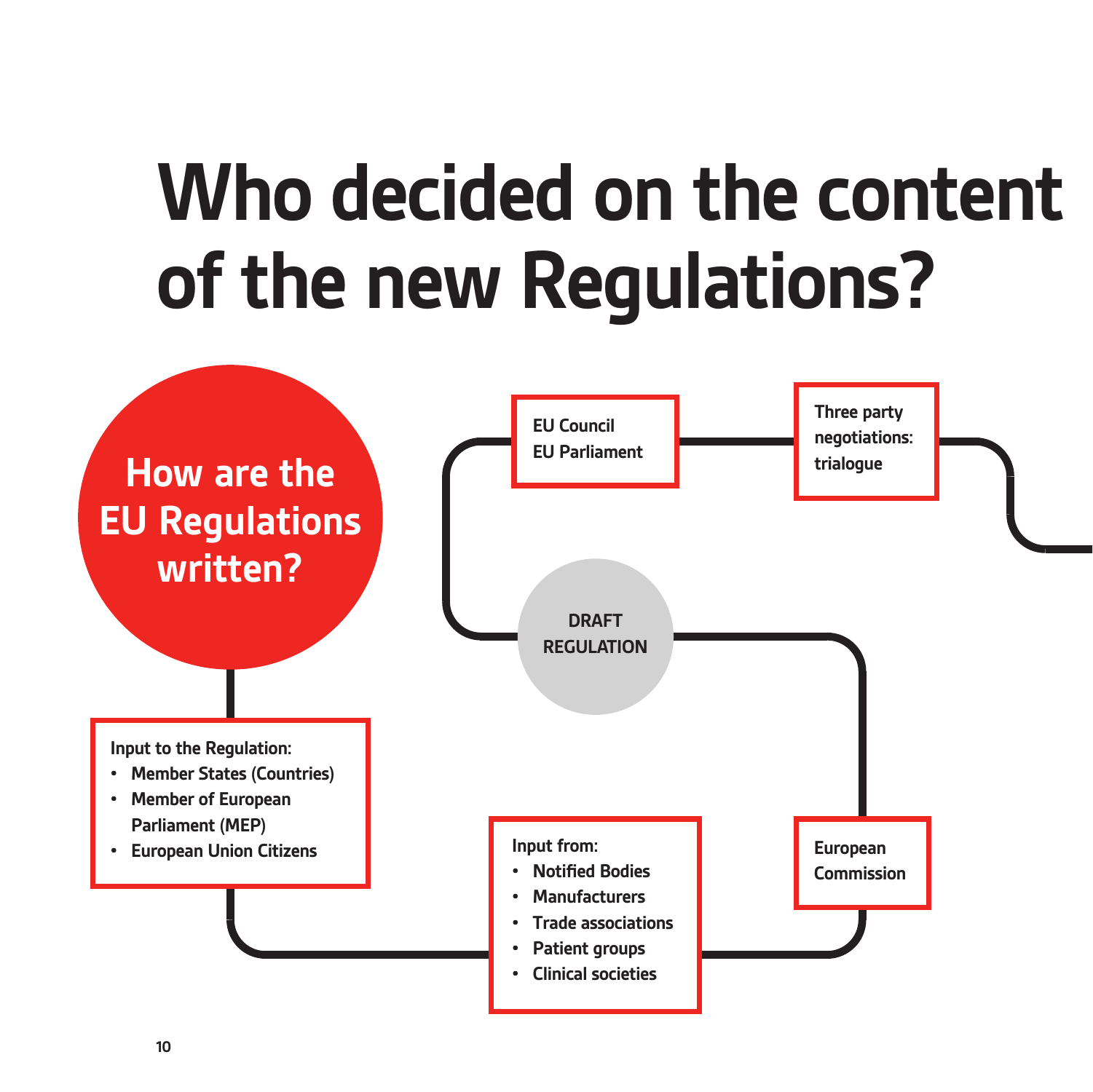### **Legal Regulation**

Regulations have been approved by European Parliament and Council for the final text of a legislative proposal, the Regulation was jointly signed by the Presidents and Secretaries General of both institutions. The regulation was published in the Official Journal and become official. Regulations are directly binding throughout the EU as of the date set down in the Official Journal.



### **Competent Authorities**

The Competent Authority is a body with the authority to act on behalf of the government of the Member State to ensure the law of EU Regulations in their country. The MHRA is the Competent Authority in the UK. Ministry of Health, Welfare and Sport (VWS) is the Competent Authority in The Netherlands.

The Designating Authority is responsible for specifying one or more Notified Bodies, to act as independent third party assessors of the manufacturer's compliance.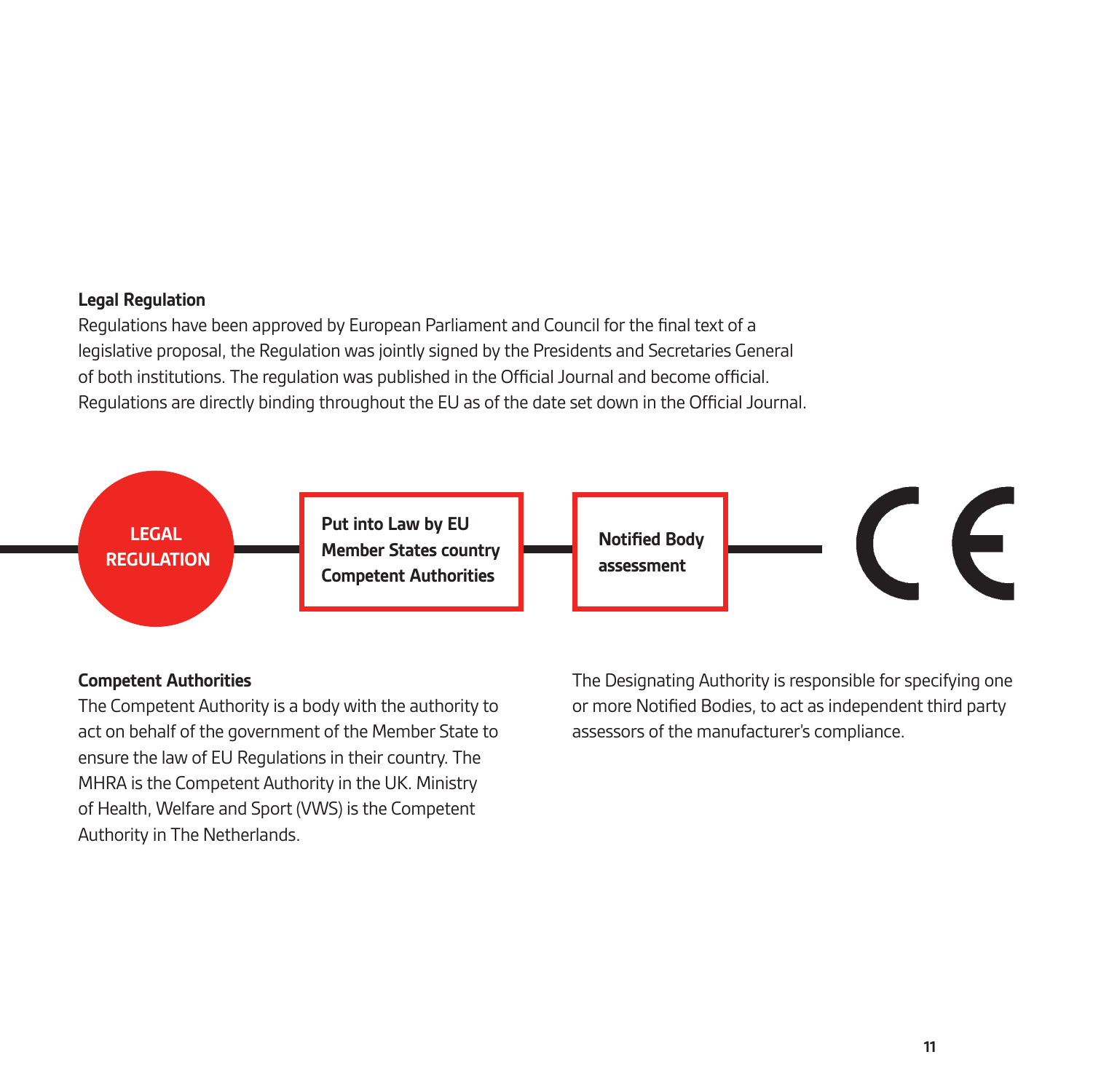### **What is the process a manufacturer has to go through to get a CE mark?**

### **MDR**

### **The route to follow for certification depends on the risk classification of the device.**

- For Low risk Class I devices the manufacturer self certifies, applying the CE mark. If the device has a measuring capability or is supplied sterile, a Notified Body is however required. This will include reusable Class I devices under the MDR.
- For Class IIa (low to medium risk), Class IIb (medium to high risk) and Class III (high risk) devices, a Notified Body audits the manufacturer's quality system and the manufacturer requires a favourable audit to proceed to CE marking.
- For Class III devices a Notified Body evaluates the design of the medical device, by reviewing the technical documentation submitted by the manufacturer, and issues a certificate of conformity with the Regulation if it is satisfied with the device's safety and performance data.
- AIMD, Active Implantable Medical Devices are regarded, by their very nature, as high risk devices in terms of the AIMDD (90/385/EEC) and must undergo Full Quality Assurance including design of the product and post market surveillance. These devices will be classified as Class III devices under the MDR.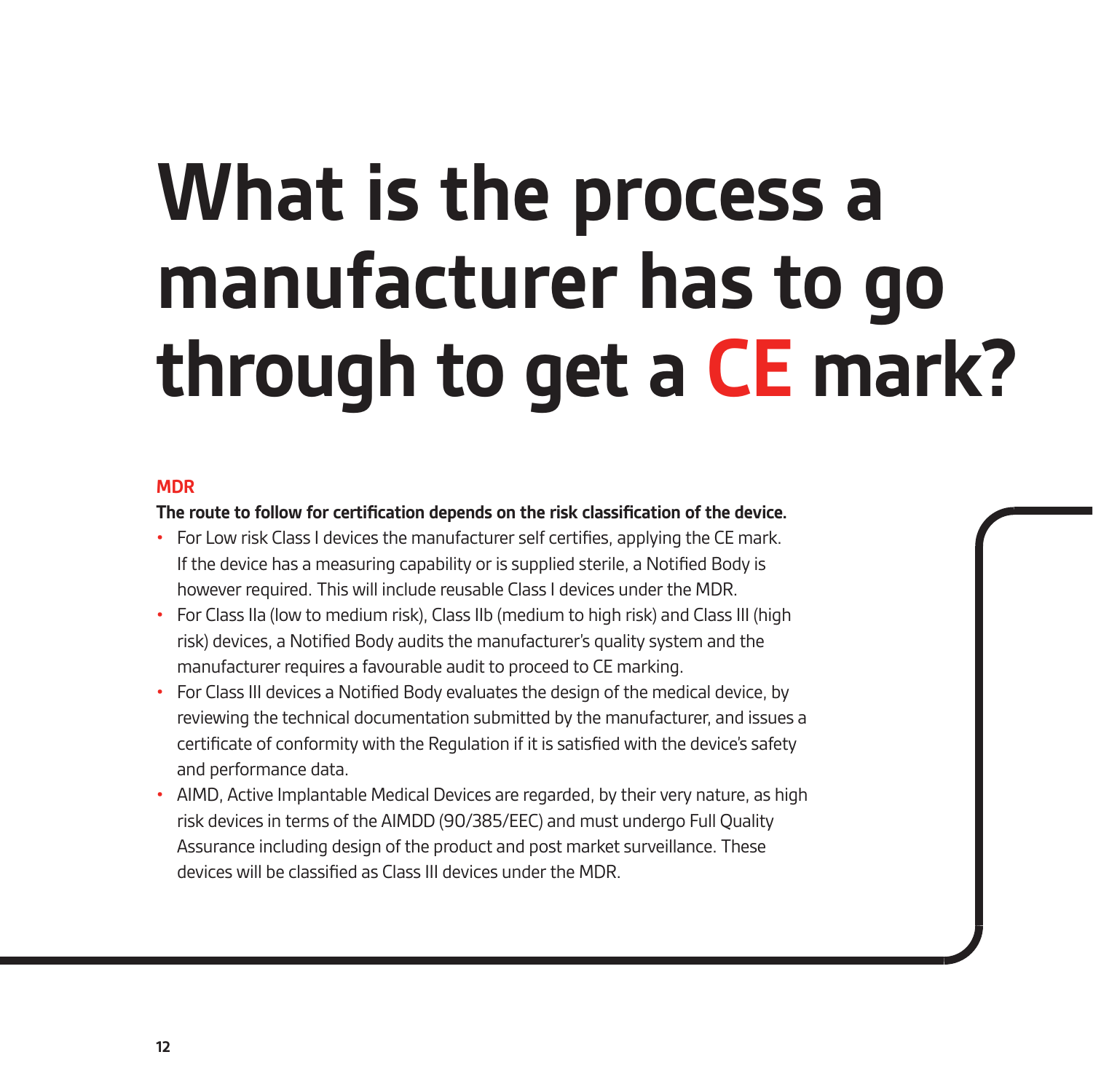### **Device classification examples**

**Class Device Examples I (low risk)** • Bandages Wheelchairs • Corrective glasses and frames **IIa (low to medium risk)** • Disposable contact lenses • Suture • Dental fillings **IIb (medium to high risk)** • Complex wound dressings for burns • Baby incubators • Dialysis equipment **III (high risk)** • Hip replacements • Drug eluting stent • Absorbable sutures **AIMD (Class III, high risk, under the MDR)**  • Implanted cardiac pacemakers **of products that fall into each class of risk.**

**This chart** 

**shows examples**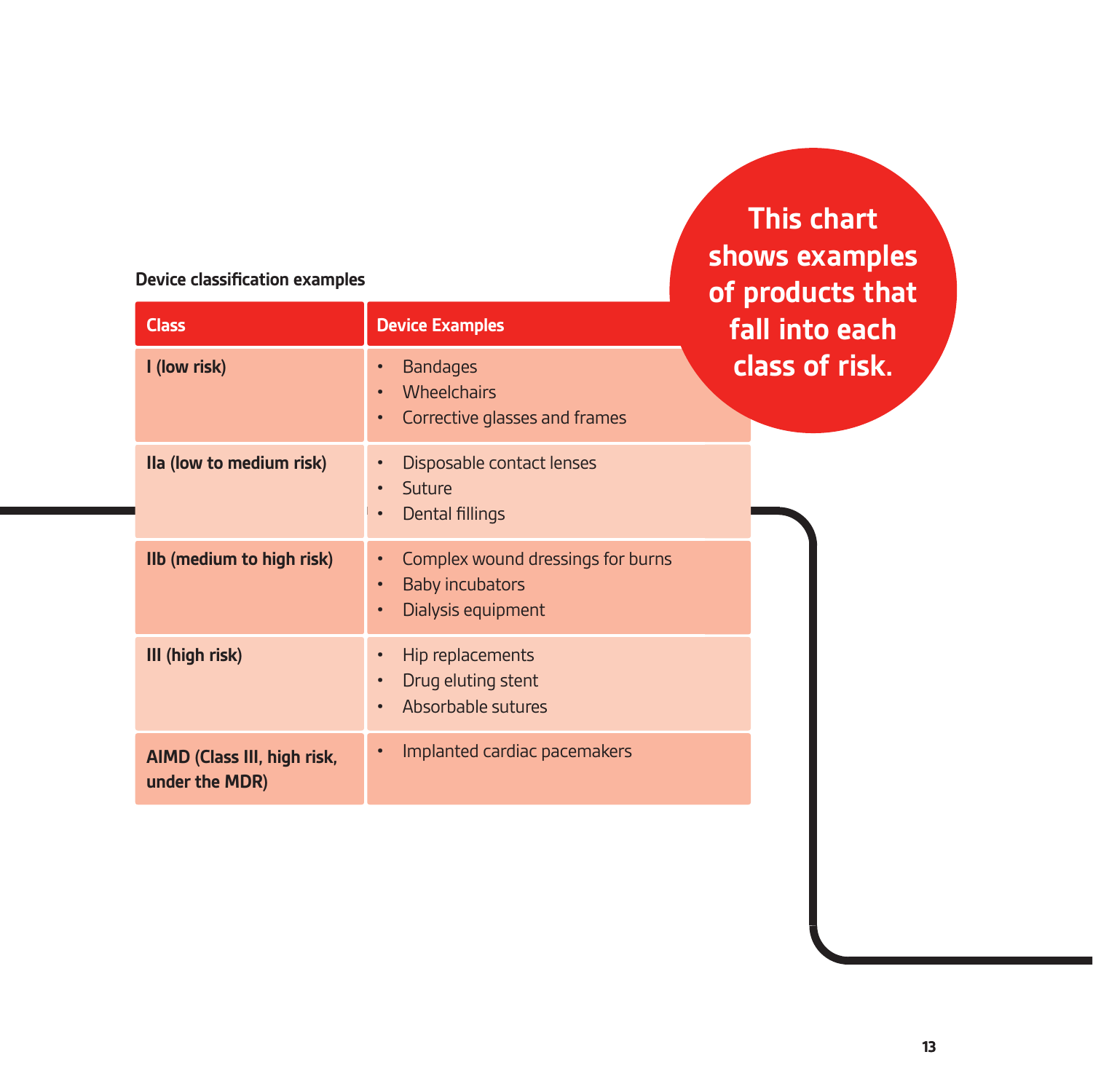## **In Vitro Diagnostic products**

**IVDs are medical devices and accessories used to perform tests on samples, such as blood, urine, tissue, effectively any sample which can be taken away from the human body to help detect infection, diagnose a medical condition, predict a condition, prevent disease or monitor drug therapies.** 

IVD's are grouped into four categories according to the perceived risk associated with the relative hazard to public health and/or patient treatment by an IVD failing to perform as intended.

The list-based product grouping used in the IVD Directive will be replaced with a rule-based classification system in the IVD Regulation, allowing devices to be more appropriately categorized into one of four risk classes.

**R B**

 $R =$  Risk  $B =$  Benefit

**It's all about the risk versus benefit balancing act.**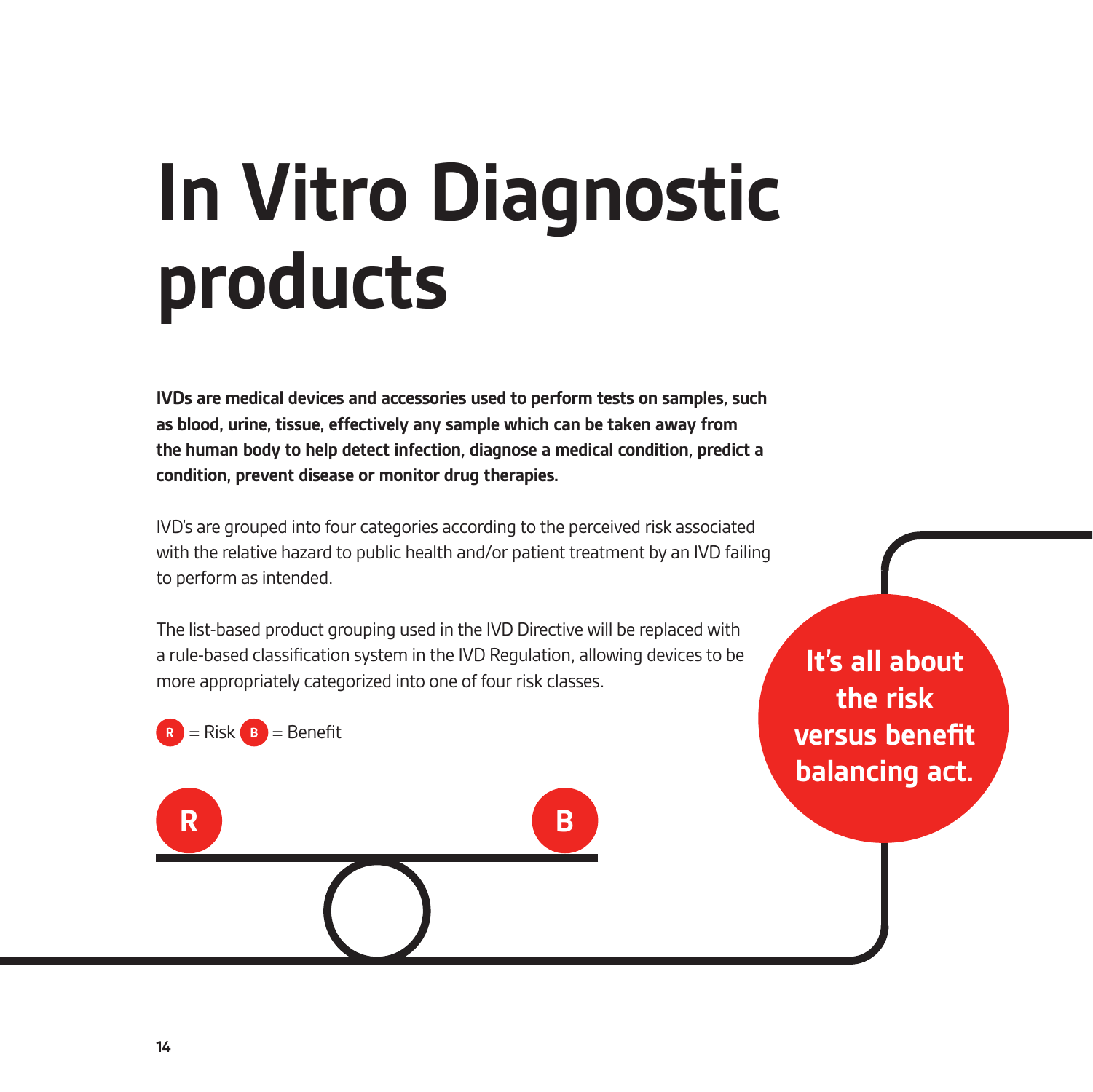### **Device classification under the IVDR**

| <b>Class D</b>                                                                                                                                                                                                                            | <b>Class C</b>                                                                                                                                                                                                                       | <b>Class B</b>                                                                                                                                                                                                                  | <b>Class A</b>                                                                                |
|-------------------------------------------------------------------------------------------------------------------------------------------------------------------------------------------------------------------------------------------|--------------------------------------------------------------------------------------------------------------------------------------------------------------------------------------------------------------------------------------|---------------------------------------------------------------------------------------------------------------------------------------------------------------------------------------------------------------------------------|-----------------------------------------------------------------------------------------------|
| High personal risk, high<br>public health risk                                                                                                                                                                                            | High personal risk,<br>moderate to low public<br>health risk                                                                                                                                                                         | <b>Moderate to low</b><br>personal risk, low public<br>health risk                                                                                                                                                              | Low personal risk, low<br>public health risk                                                  |
| $\cdot$ HIV 1/2<br>• Hepatitis C virus<br>• Hepatitis B virus<br>$\cdot$ HTLV I/II<br>• Blood grouping ABO,<br>Rhesus (including<br>RHW1), Kell, Kidd and<br>Duffy systems<br>• CHAGAS<br>• Syphillis (used to screen<br>blood donations) | • Syphillis<br>(diagnosis only)<br>• Neonatal screening for<br>metabolic disorders<br>e.g. PKI<br>• Rubella<br>• Cancer test<br>• Companion diagnostics<br>• Blood glucose<br>meters/strips<br>• Blood gas analysers<br>• Self tests | • Thyroid function<br>• Clinical chemistry<br>• Self-test devices listed<br>as not Class C<br>- Pregnancy, Fertility,<br>Cholesterol tests and<br>detection of glucose,<br>erythrocytes,<br>leucocytes and bacteria<br>in urine | • Accessories<br>• Wash buffers<br>• Specimen receptacles<br>• Instruments<br>• Culture media |
| 'Near patient tests'<br>are classified in their<br>own right                                                                                                                                                                              |                                                                                                                                                                                                                                      |                                                                                                                                                                                                                                 |                                                                                               |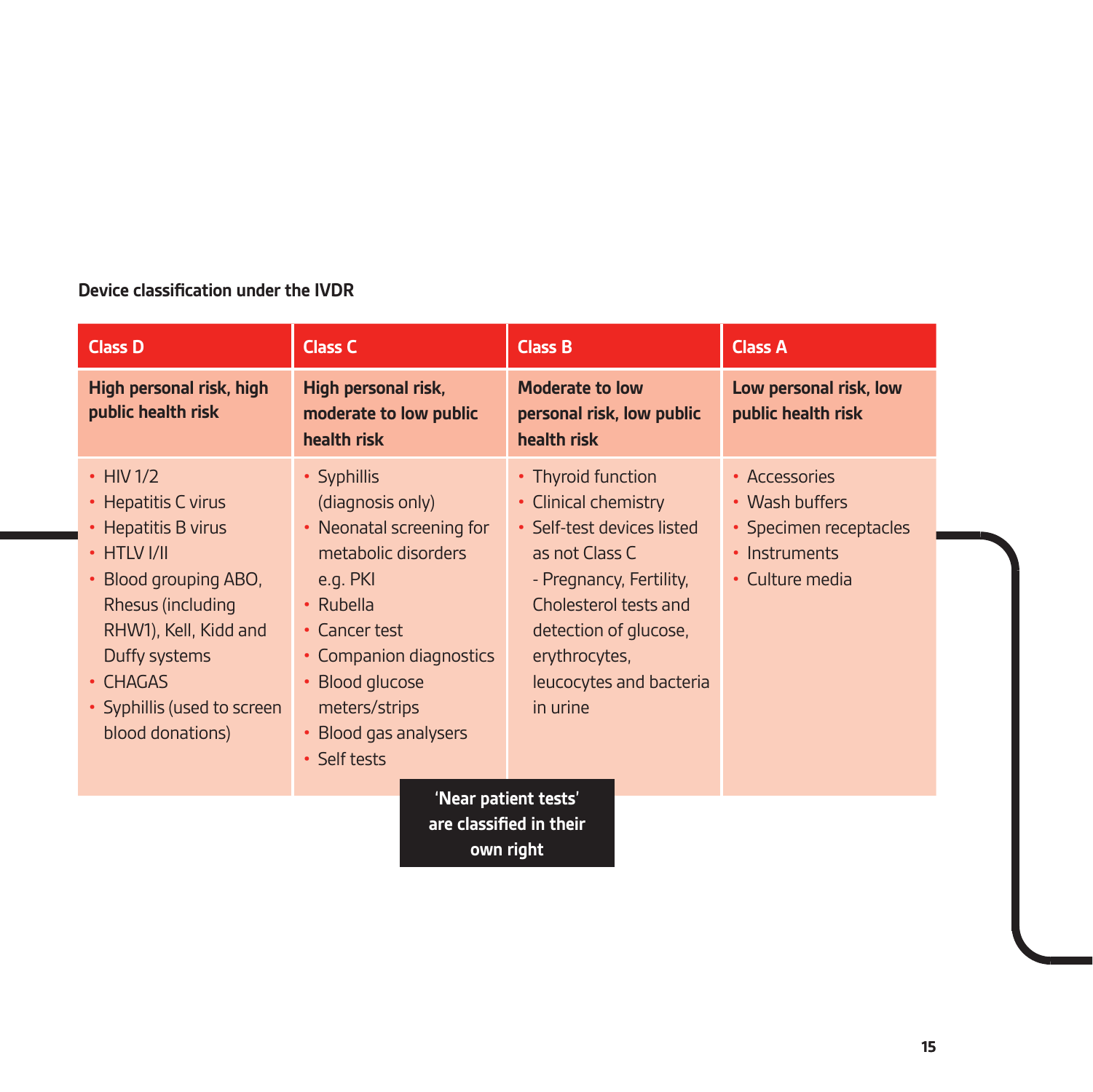### **What does a Notified Body have to review as part of the assessment process?**

**From an EU regulatory perspective there are key requirements to meet, these are contained in the three EU Medical Devices Directives (MDD, AIMDD and IVDD) and the new Regulations (MDR and IVDR). The conformity assessment requires an on-site audit to be carried out of the manufacturer's quality system or evidence of a current valid QMS certificate from a recognized Notified Body.**

**Congratulations your product has passed.**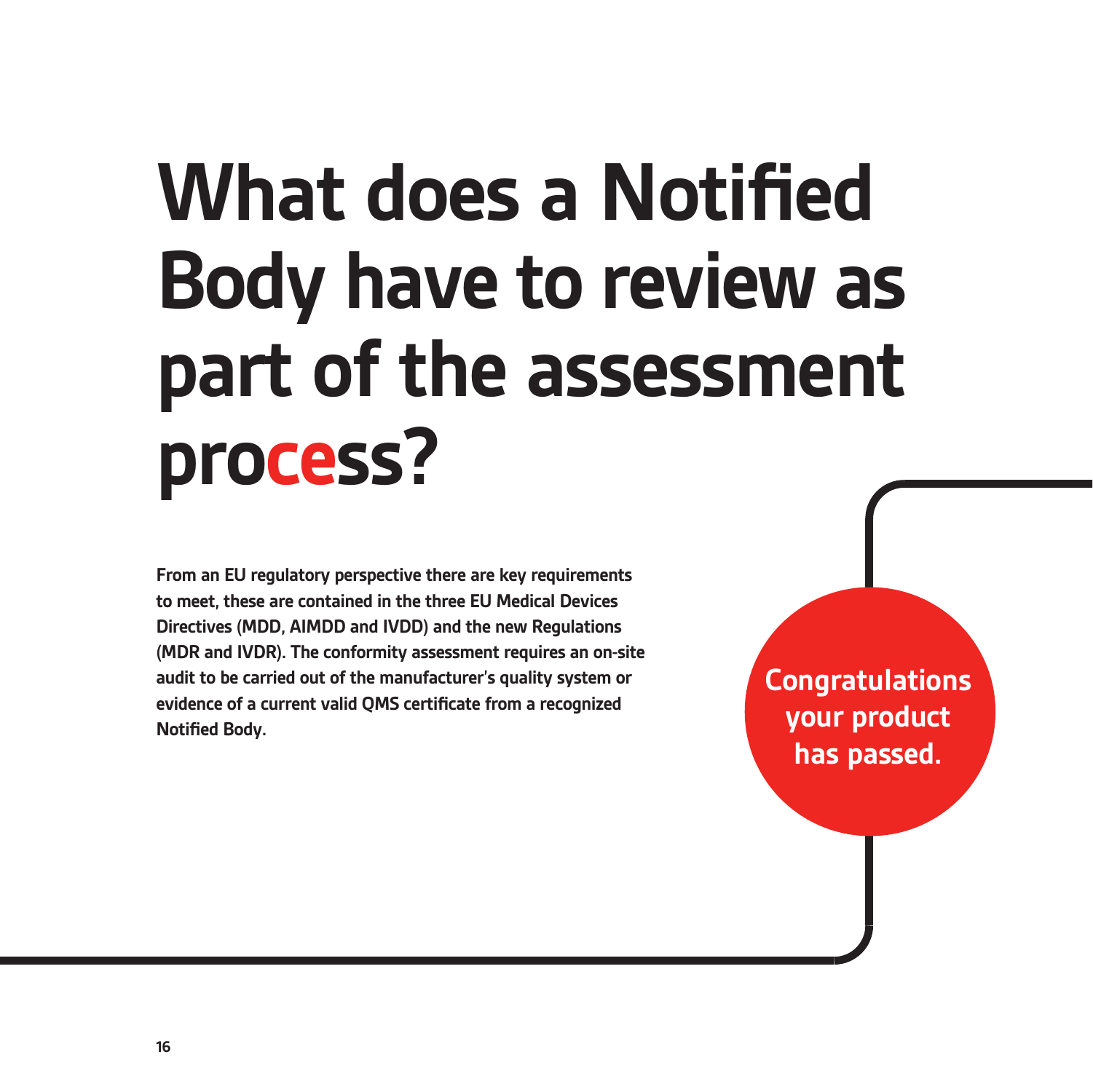The CE process includes a Quality Management System (QMS) assessment. A comprehensive audit of the facility includes, reviewing the manufacturing process, systems, controls, material handling, microbiological & sterile systems etc. The audit is usually carried out to the standard ISO 13485 (the Medical Device QMS standard) and the ISO 13485 Certificate has a three year validity; as part of this process there is an annual surveillance audit to ensure conformity is maintained.

Technical documentation is assessed against the requirements of the Directives or Regulations; it considers the standards, Common Specifications, and relevant guidance of the EC: European Commission (MEDDEV guidances).

The depth of the technical documentation review conducted by the Notified Body is dependent on the device's risk classification, as defined by the relevant Directive or Regulation. The manufacturer must provide all the technical documentation in support of the safety and performance claims for the device.

### **ISO 13485**

The ISO 13485 standard is an effective solution to meet the comprehensive requirements for a quality management system. Adopting ISO 13485 provides a practical foundation for manufacturers to address the regulations and responsibilities as well as demonstrating a commitment to the safety and quality of medical devices.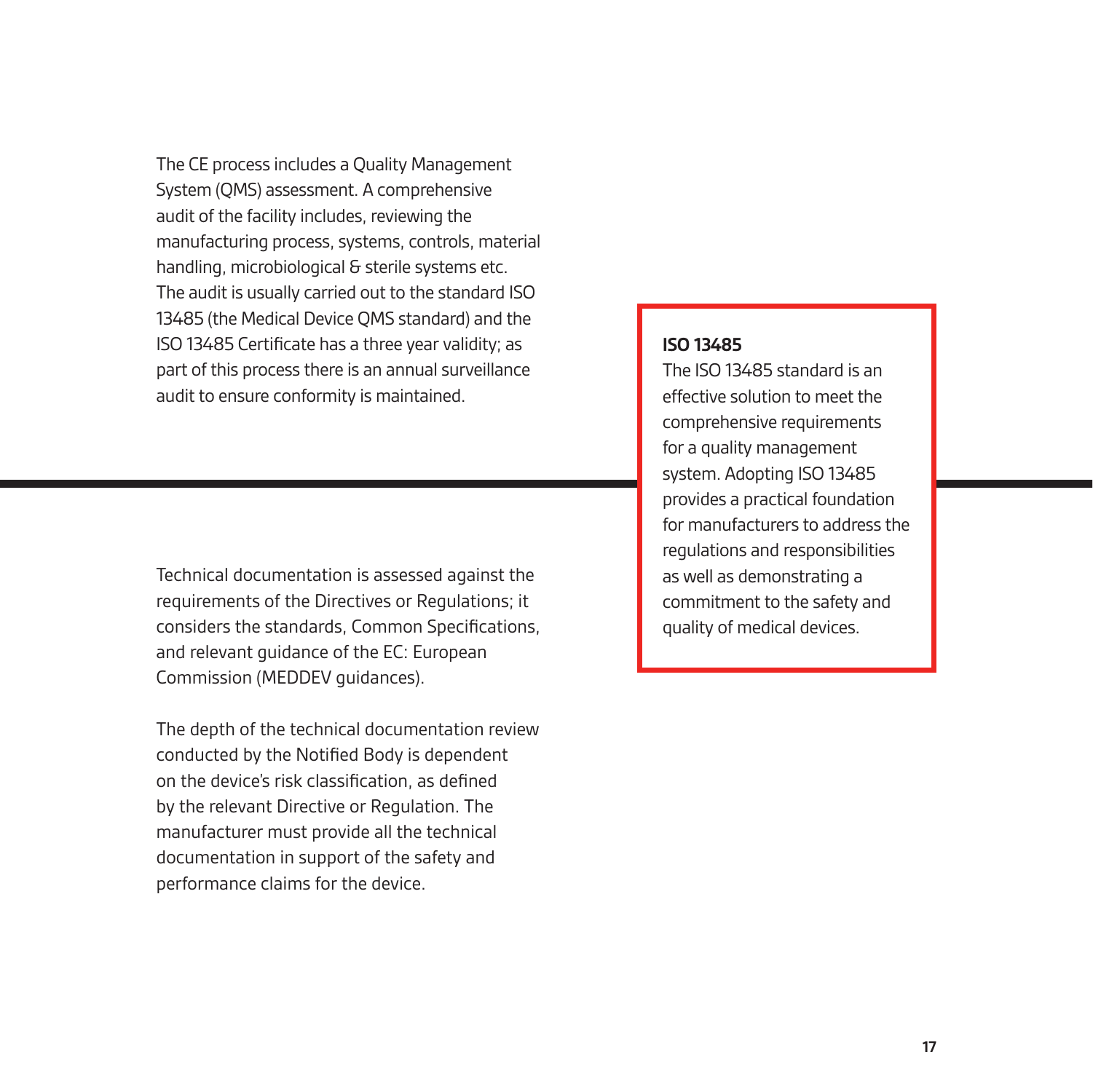### **Does a Notified Body have to see the product as part of the certification process?**

**There are a number of conformity assessment procedures under the Directives and Regulations that a manufacturer can follow to CE mark a medical device. The CE process involves a Quality Management System (QMS) assessment that reviews the design, manufacture, inspection and test processes during which there will be direct involvement with the product.**

Manufacturers of Annex II List A IVDs under the IVDD are required to have every batch of device released by the Notified Body, which may often require testing of the product. This will also apply to Class D devices, Class B-D self-tests/near patient tests, IVDs incorporating a medicinal substance or Companion Diagnostics under the IVDR.

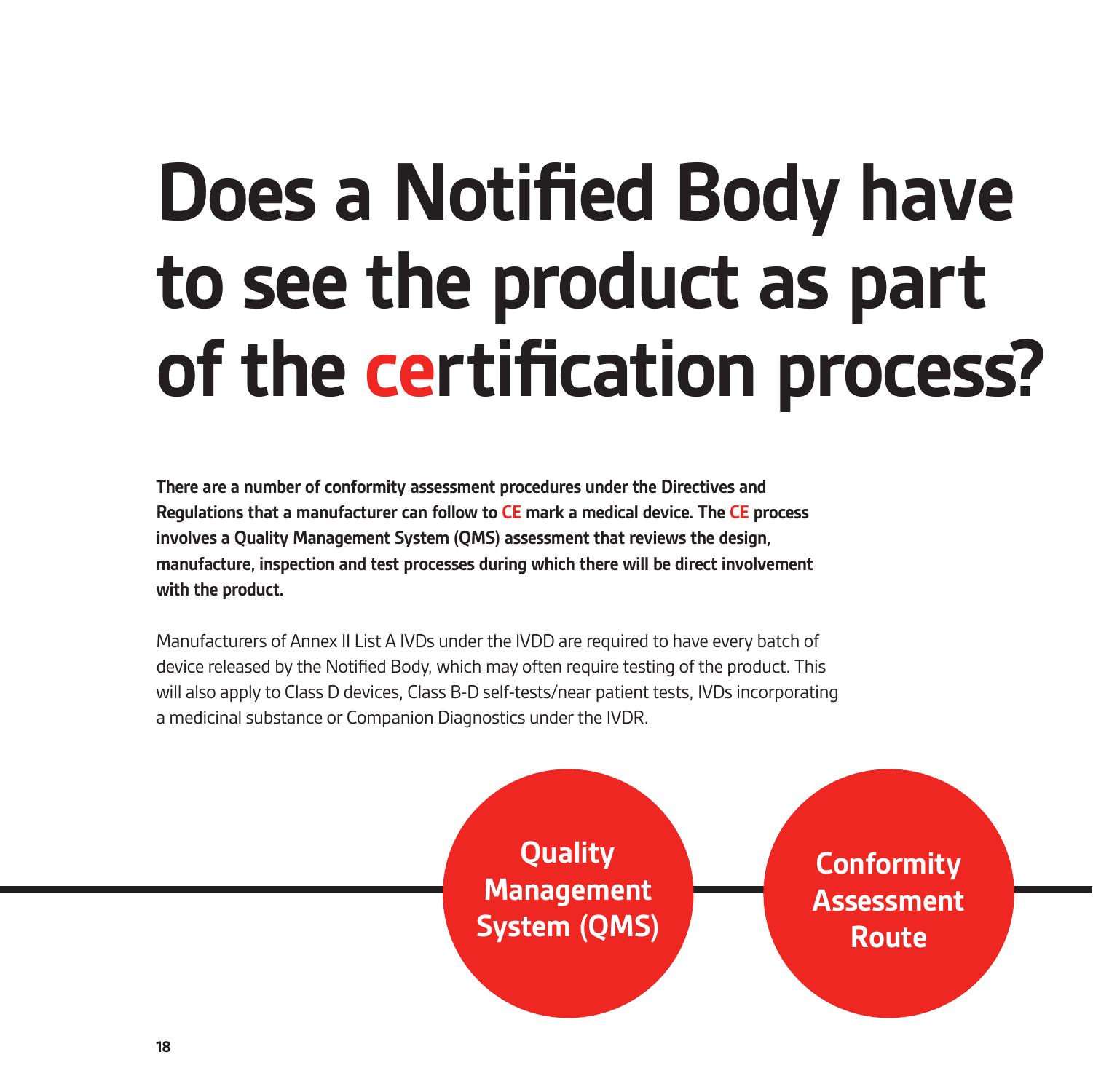### **Changes and Post market experience**

### **When a product component is altered, who needs to do what?**

Under the Regulations, it is the responsibility of the manufacturer to inform the Notified Body of changes to a medical device, or the Quality Management System it was manufactured under. The manufacturer should demonstrate to the Notified Body that the changes do not adversely affect the device's safety and performance. The Notified Body reviews the submitted data against the Safety and Performance Requirements of the relevant Regulation to ensure conformity and to confirm the certificate remains valid. There are different requirements placed on devices dependent on its conformity assessment route.

### **IMPORTANT!**

**The entry of data onto the European Database of Medical Devices (EUDAMED) is the responsibility of the Competent Authorities, notified bodies, economic operators and sponsors of systems referred to in Article 33 of the MDR and Article 30 of the IVDR.**

### **Who is responsible for monitoring and reporting product faults once they have been released onto the market?**

Once a product is commercialised, it is for the manufacturer to report adverse events and product performance issues to the Competent Authority. The Competent Authority is required to react and respond appropriately in the interests of patient safety. The relevant Competent Authority in a given EEA member state will co-ordinate the reported events under the EU vigilance system and, where appropriate, share this information and any Field Safety Corrective Actions with other member states.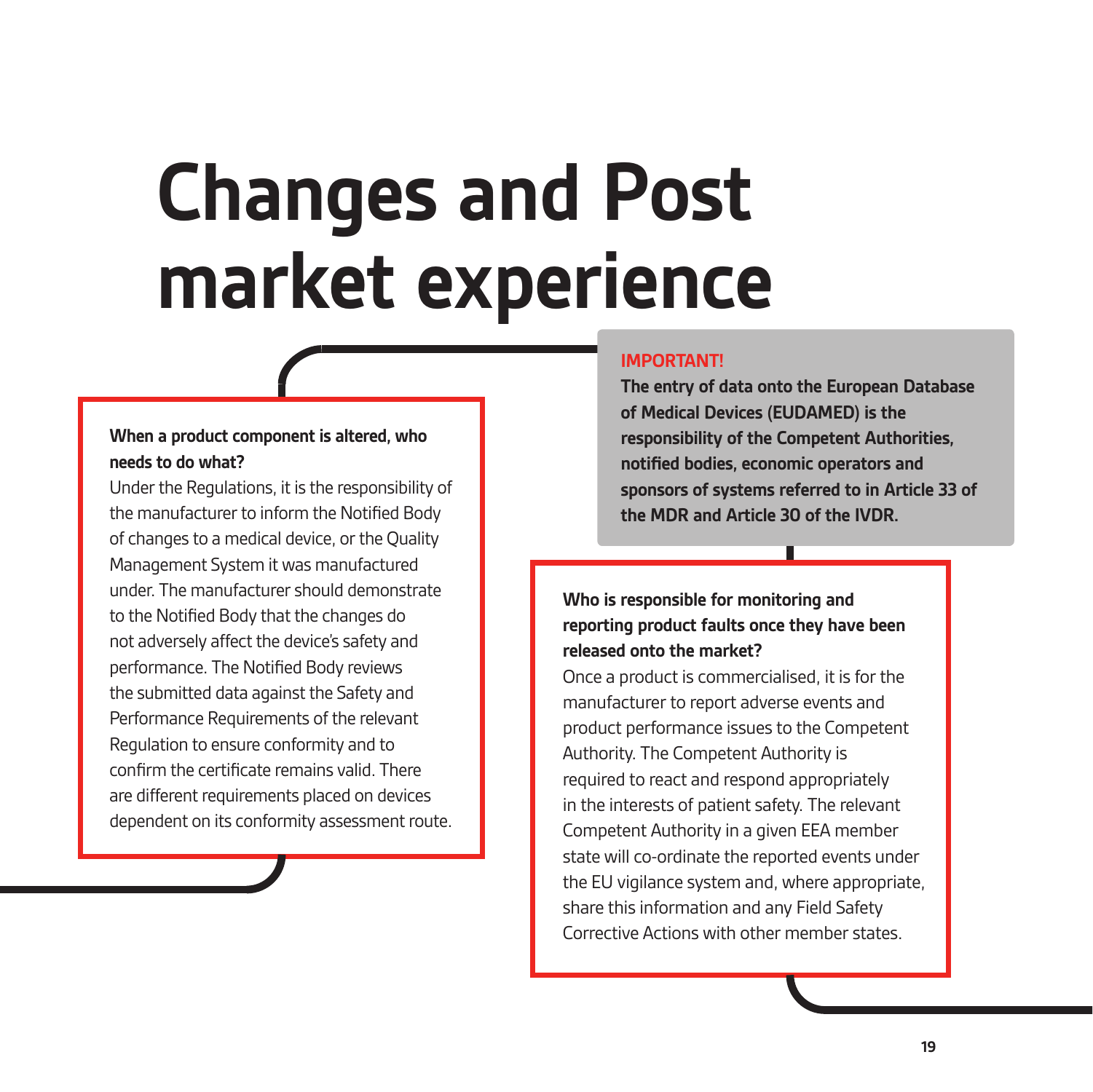### **Unannounced audits**

**Notified Bodies are required under EU legislation to perform unannounced audits of medical device manufacturers and related suppliers. Key requirements from this section of the Commission Recommendation and MDR/IVDR Annex IX include the following requirements:**

- Unannounced audits of the manufacturer or one of its critical subcontractors or suppliers of crucial components.
- The unannounced audit must be additional to the regular assessment cycle and at least one day by two auditors.
- At least one unannounced audit every 5 years, with increased frequency for high risk device manufacturers and/or manufacturers with a poor history of compliance, or where specific information provides reasons to suspect non-conformities of the devices or their manufacturer.
- Specified areas of focus for the visit. These include manufacturing, testing, linkage of manufactured items to the technical file and device specifications, identification and traceability, reconciliation of materials and critical processes, plus further testing of devices with a design or type examination certificate.

**No prior warning will be given of unannounced audits**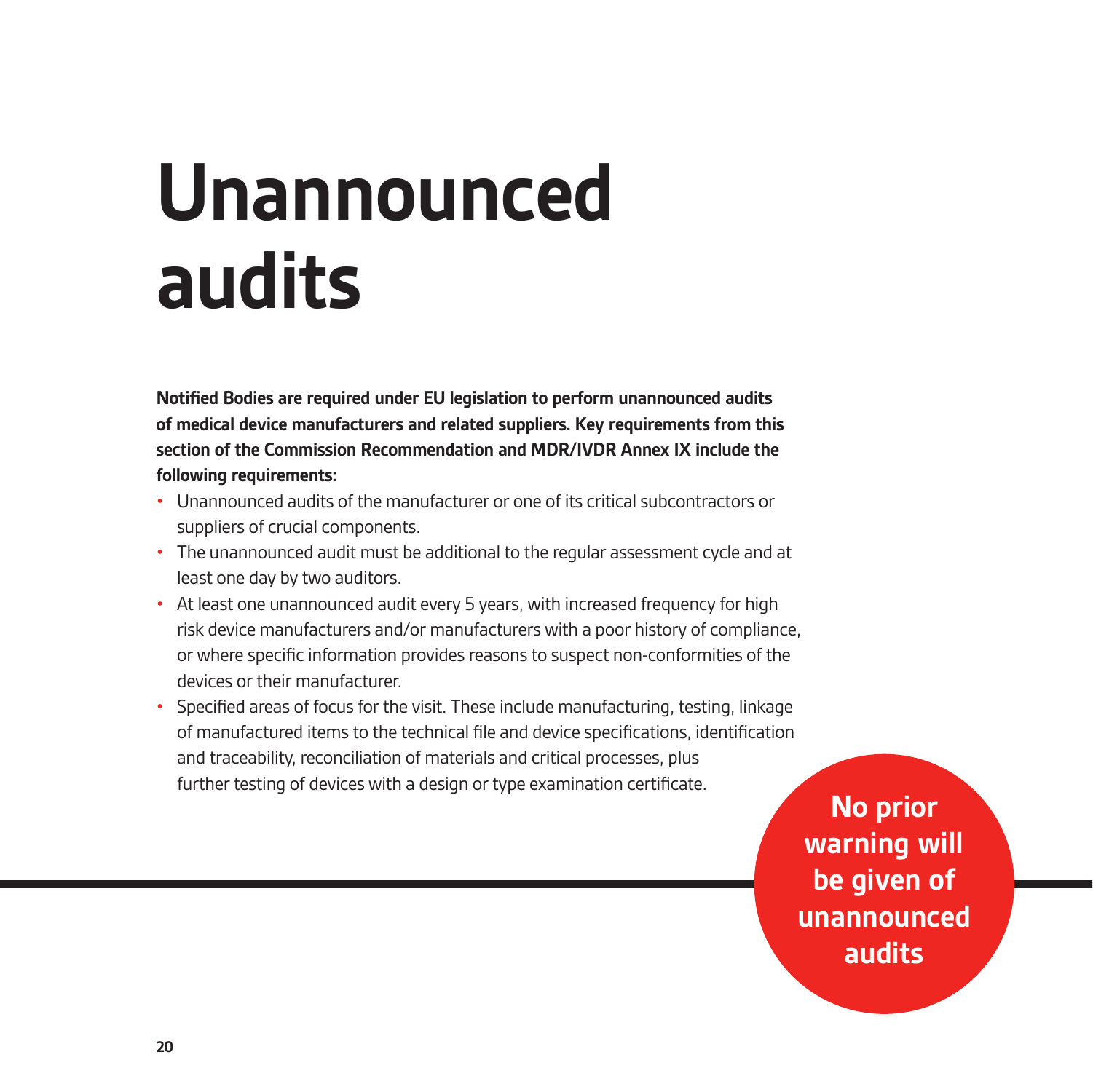### **What a Notified Body does NOT do**

**The directors, executives and personnel (whether directly employed or subcontracted) responsible for carrying out the evaluation and verification activities shall be independent of both the manufacturers for whom the Notified Body conducts assessments and the commercial competitors of those manufacturers, during their employment by the Notified Body. Personnel shall not have been involved in the design, construction, marketing or maintenance of the devices.**

### **Define the Directives or Regulations**

The Notified Body does not write or decide on the EU legislation – their input will be considered during the debating stage but they will not decide on the legislation. Notified Bodies assess against the requirements of the Directives, they do not write them.

### **Consultancy**

Notified Body personnel (whether directly employed or subcontracted) shall not offer or provide (or have offered or provided) consultancy or advice to the manufacturer, the authorised representative, a supplier or their commercial competitor as regards the design, construction, marketing or maintenance of the products under assessment.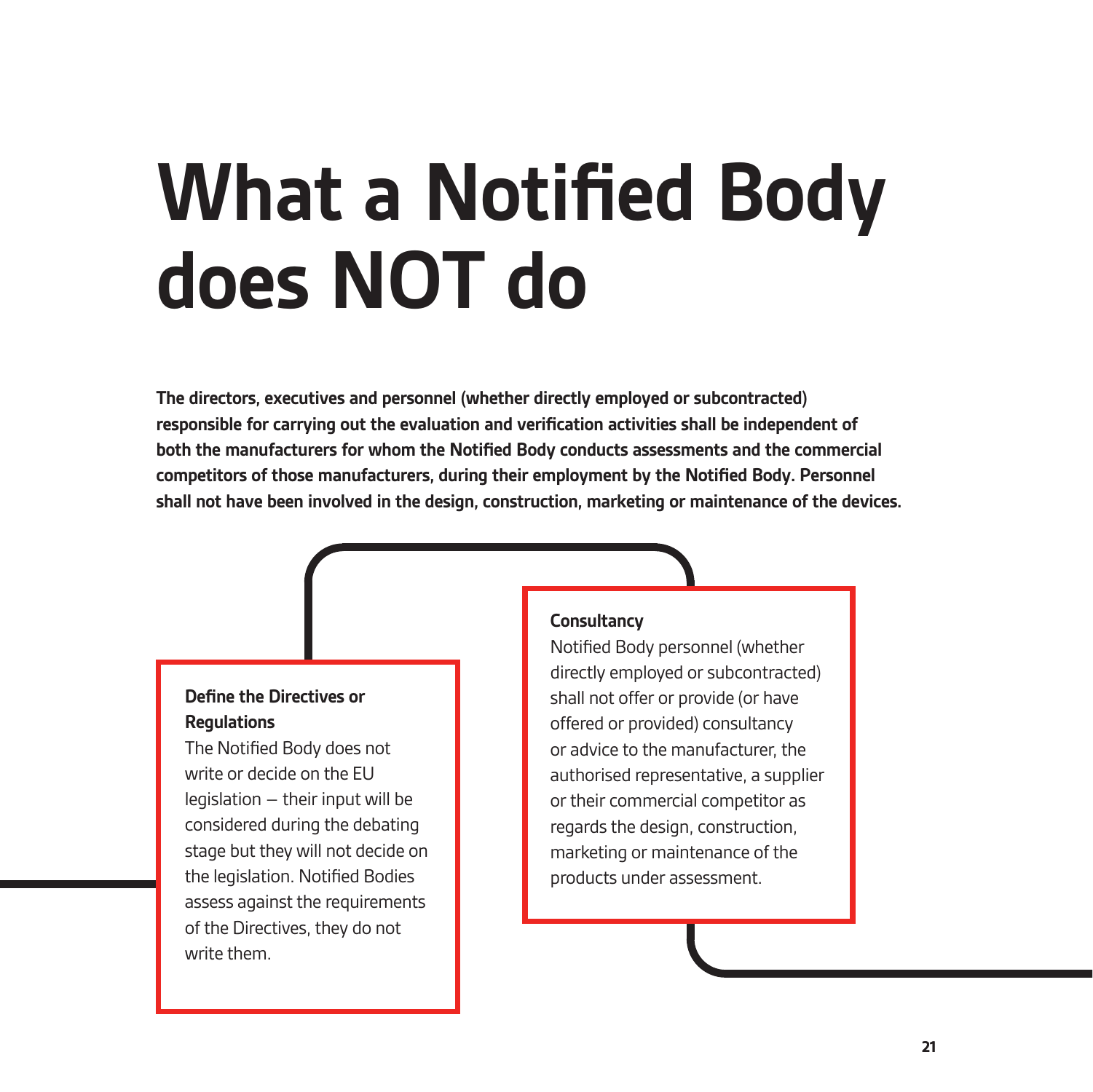### **Further information**

### **Further information may be found on the following websites:**

- **• European Commission Health Devices**  http://ec.europa.eu/health/medical-devices
- **• Full list of Notified Bodies and Competent Authorities** http://ec.europa.eu/growth/tools-databases/nando/
- **• Ministry of VWS (Health Welfare, Sport)**  www.government.nl/ministries/ministry-of-health-welfare-and-sport
- **• MHRA**

www.mhra.gov.uk/

- **• Notified Body Operations Group (NBOG)** www.nbog.eu/
- **• Team-NB The European Association for Medical Devices of Notified Bodies** www.team-nb.org/

**DISCLAIMER**

While every effort has gone into this booklet to ensure that it accurately reflects the regulatory environment at the time of publication, you should be aware that this is complex and can change. Therefore, this booklet is not to be considered as providing any legal advice and is not to be used as a substitute to reading the legislation directly or seeking advice from a qualified expert.

**Where can I find a full list of Notified Bodies?**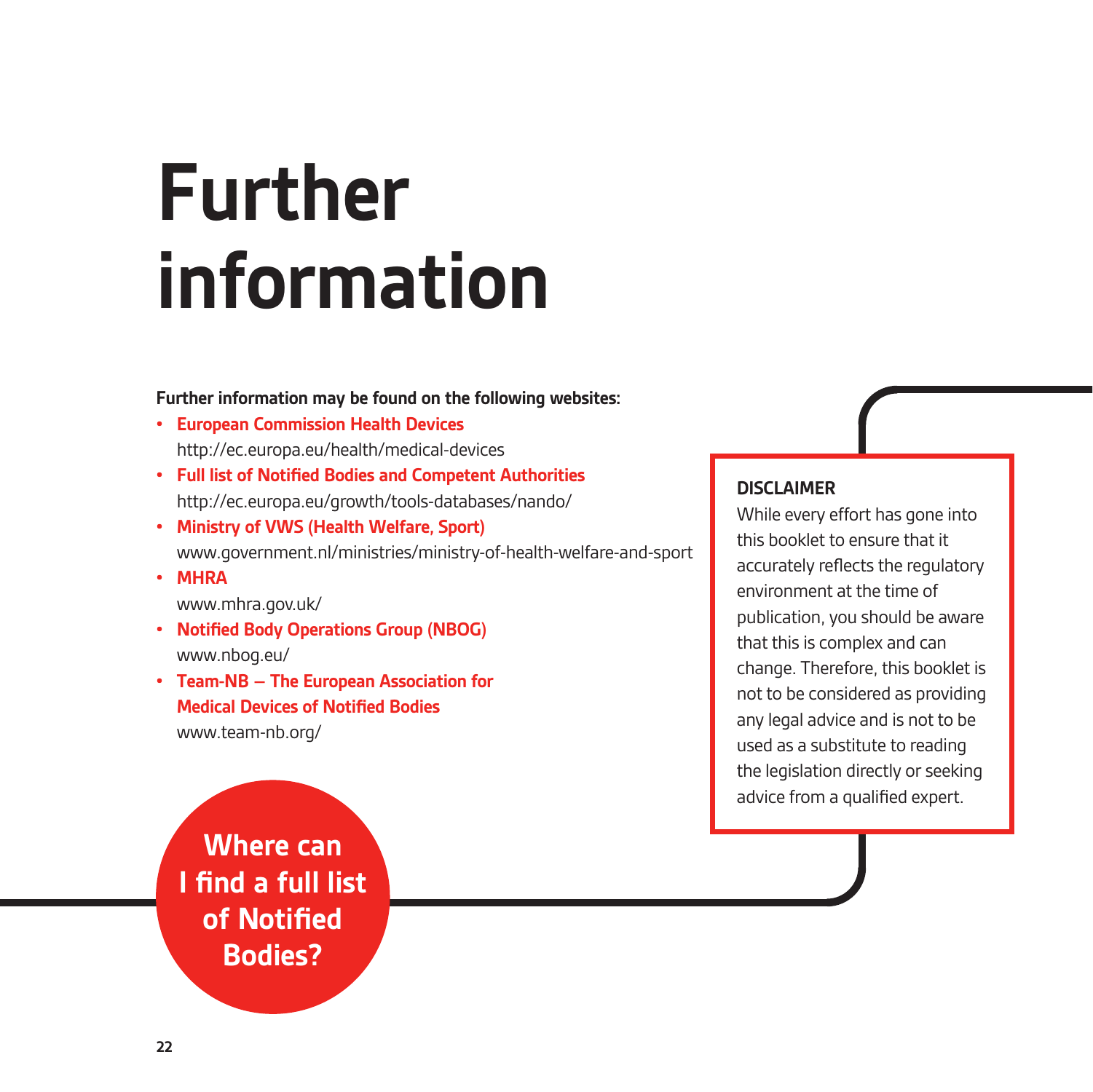### **The BSI Medical Device Mission**

Our mission is to ensure patient safety while supporting timely access to global medical device technology. We strive to set the global standard in thorough, responsive, predictable conformity assessments, evaluations, and certifications.